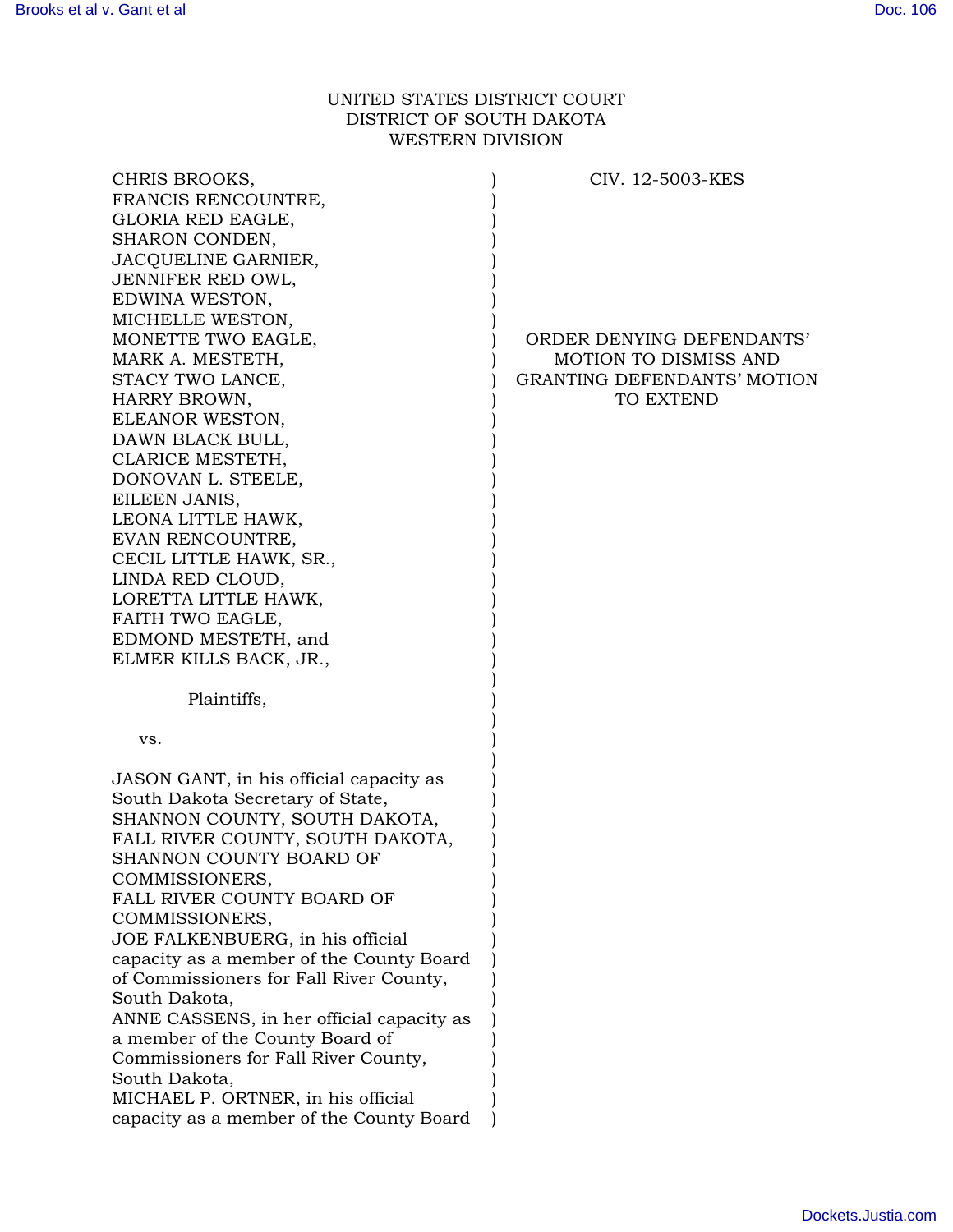of Commissioners for Fall River County, South Dakota, DEB RUSSELL, in her official capacity as a member of the County Board of Commissioners for Fall River County, South Dakota, JOE ALLEN, in his official capacity as a member of the County Board of Commissioners for Fall River County, South Dakota, BRYAN J. KEHN, in his official capacity as a ) member of the County Board of Commissioners for Shannon County, South Dakota, DELORIS HAGMAN, in her official capacity as a member of the County Board of Commissioners for Shannon County, South Dakota, EUGENIO B. WHITE HAWK, in his official capacity as a member of the County Board of ) Commissioners for Shannon County, South ) Dakota, WENDELL YELLOW BULL, in his official capacity as a member of the County Board of ) Commissioners for Shannon County, South ) Dakota, LYLA HUTCHISON, in her official capacity as ) a member of the County Board of Commissioners for Shannon County, South Dakota, SUE GANJE, in her official capacity as the County Auditor for Shannon and Fall River Counties, and JAMES SWORD, in his official capacity as Attorney for Shannon and Fall River Counties, ) ) ) ) ) ) ) ) ) ) ) ) ) ) ) ) ) ) ) ) ) ) ) ) ) ) ) ) ) ) )

Defendants.

Plaintiffs brought this cause of action seeking declaratory relief and for a temporary and permanent injunction that would require defendants to provide the full period of statutorily authorized early voting within Shannon County. Docket 1. All defendants move to dismiss plaintiffs' motion for a permanent injunction as moot because they claim that plaintiffs' alleged harm has been

)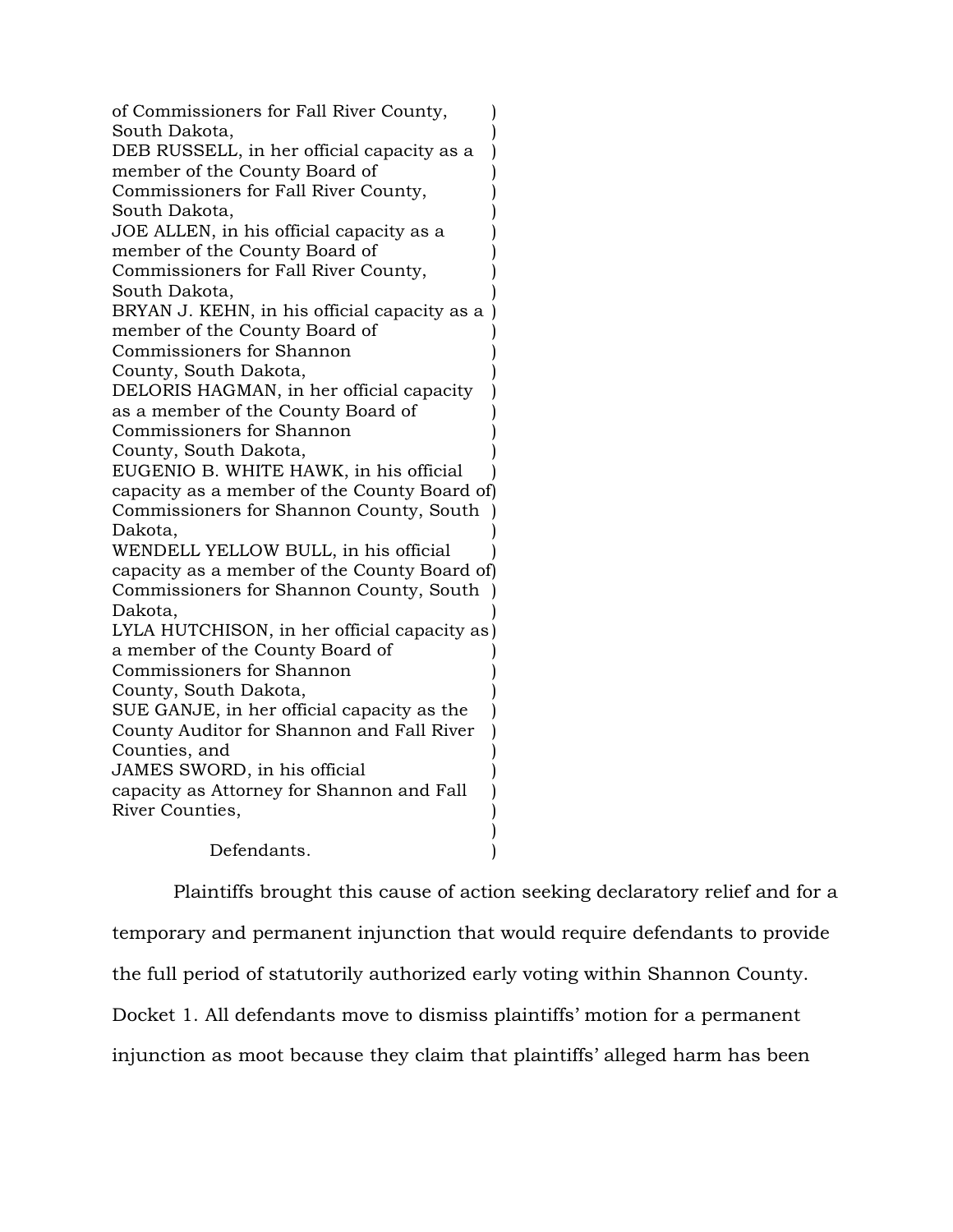remedied by defendants' voluntary conduct and that no case or controversy remains. Docket 77. Plaintiffs contest that motion and assert that because defendants' agreement to provide early voting expires in 2019, and there is no guaranteed funding for early voting beyond 2018, their alleged harm is likely to recur and their request for declaratory and permanent injunctive relief is a live claim. Docket 81. Defendants also move to extend the discovery and other motions deadline. Docket 73. Plaintiffs resist this motion and claim defendants cannot show good cause. Docket 76. For the following reasons, defendants' motion to dismiss is denied, and defendants' motion to extend the scheduling order is granted.

#### BACKGROUND

Plaintiffs are enrolled members of the Oglala Sioux Tribe who reside in Shannon County and are registered to vote. Docket 1 ¶¶ 10-34. Defendants are the entities or people responsible for conducting voting in Shannon County and Fall River County or who are related to voting in South Dakota. Shannon County is entirely within the boundaries of the Pine Ridge Indian Reservation. Docket 1 ¶ 1. Shannon County contracts for certain services, including conducting elections, through an adjacent county, Fall River County. Docket 1 ¶ 61.

What is called early voting is absentee voting that is done in person. Docket 1 ¶ 63. Most voters in South Dakota can exercise their right to vote prior to election day in the weeks leading up to election day at their county courthouse. Docket 1 ¶ 63. Shannon County does not have a courthouse. Its registered voters can vote early in person at the Fall River County courthouse.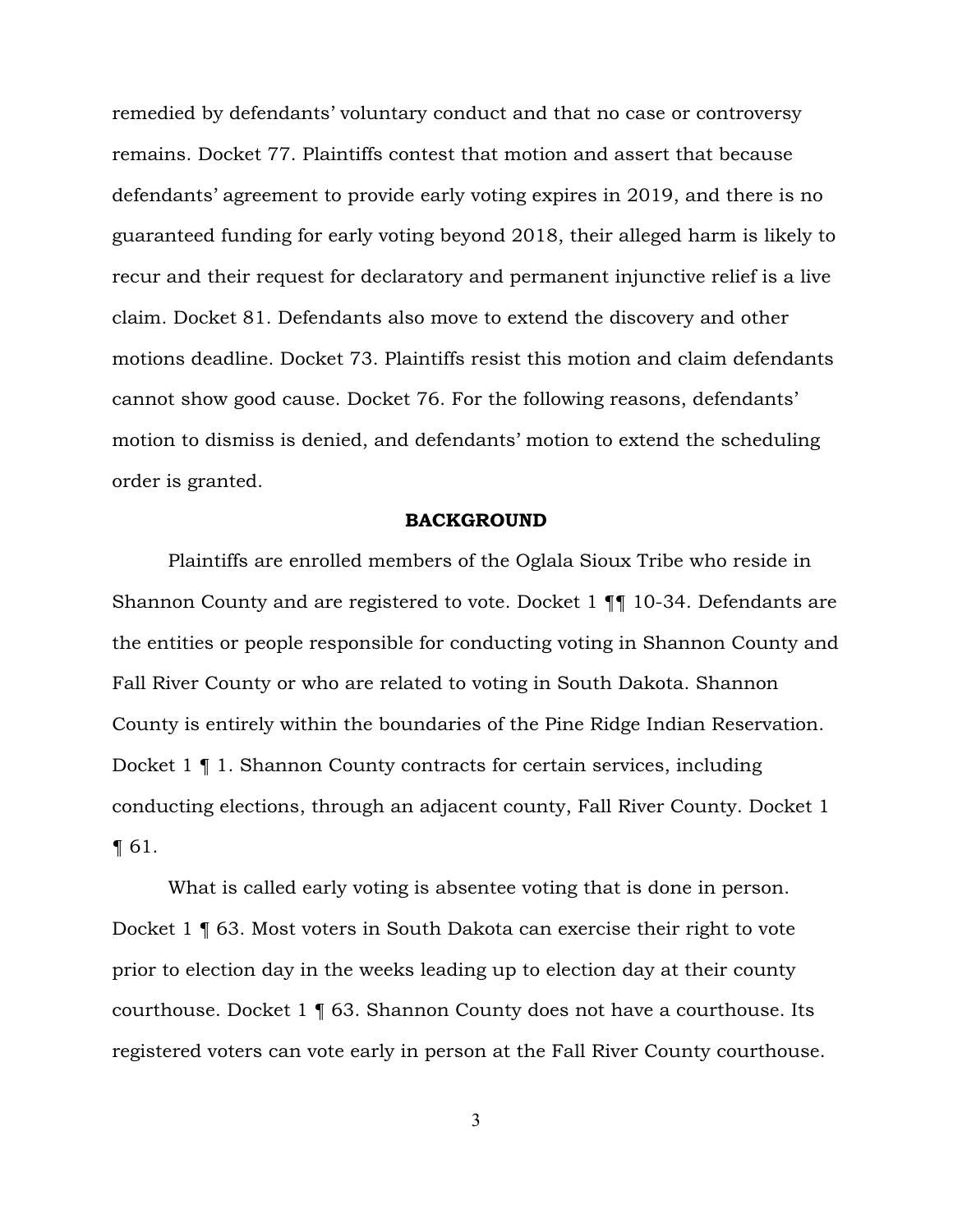In the past, Shannon County has offered some days of early voting at locations within Shannon County itself, but never for the full statutory time period. Docket 1 ¶ 63. In 2012, Shannon County planned to offer six days of early voting at a location within Shannon County, but any other early voting had to be done in Fall River County. Docket 1 ¶ 102. The auditor's office in Fall River County is located in Hot Springs, which is between 53 minutes and 2 hours and 45 minutes from voters in Shannon County depending on the residence of the voter. Docket 1 ¶ 63. The voters in the other counties in South Dakota are able to vote early, in person, at a location within their county, for the entire time period set by statute. Docket 1 ¶ 63.

On March 2, 2012, Shannon County determined that it would provide the full statutorily set window of early voting for each 2012 election. This decision was made in part due to the Secretary of State's commitment to provide an additional \$12,000 through Help America Vote Act (HAVA) funds to reimburse Shannon County for the 8-hour-per-day wages for early voting election workers. Docket 56 at 3. On March 6, 2012, defendants filed a joint motion to dismiss plaintiffs' motion for preliminary relief on the grounds that it was moot because of defendants' voluntary conduct and because the requested relief had been granted. Docket 55.

On March 8, 2012, the court heard evidence and oral argument on the pending motions. Docket 64. Following that hearing, the court granted defendants' motion to dismiss plaintiffs' request for *preliminary* relief and denied plaintiffs' motion for a preliminary injunction as moot. Docket 66; *Brooks v. Gant*, Civ. No. 12-5003, 2012 WL 871262 (D.S.D. Mar. 14, 2012).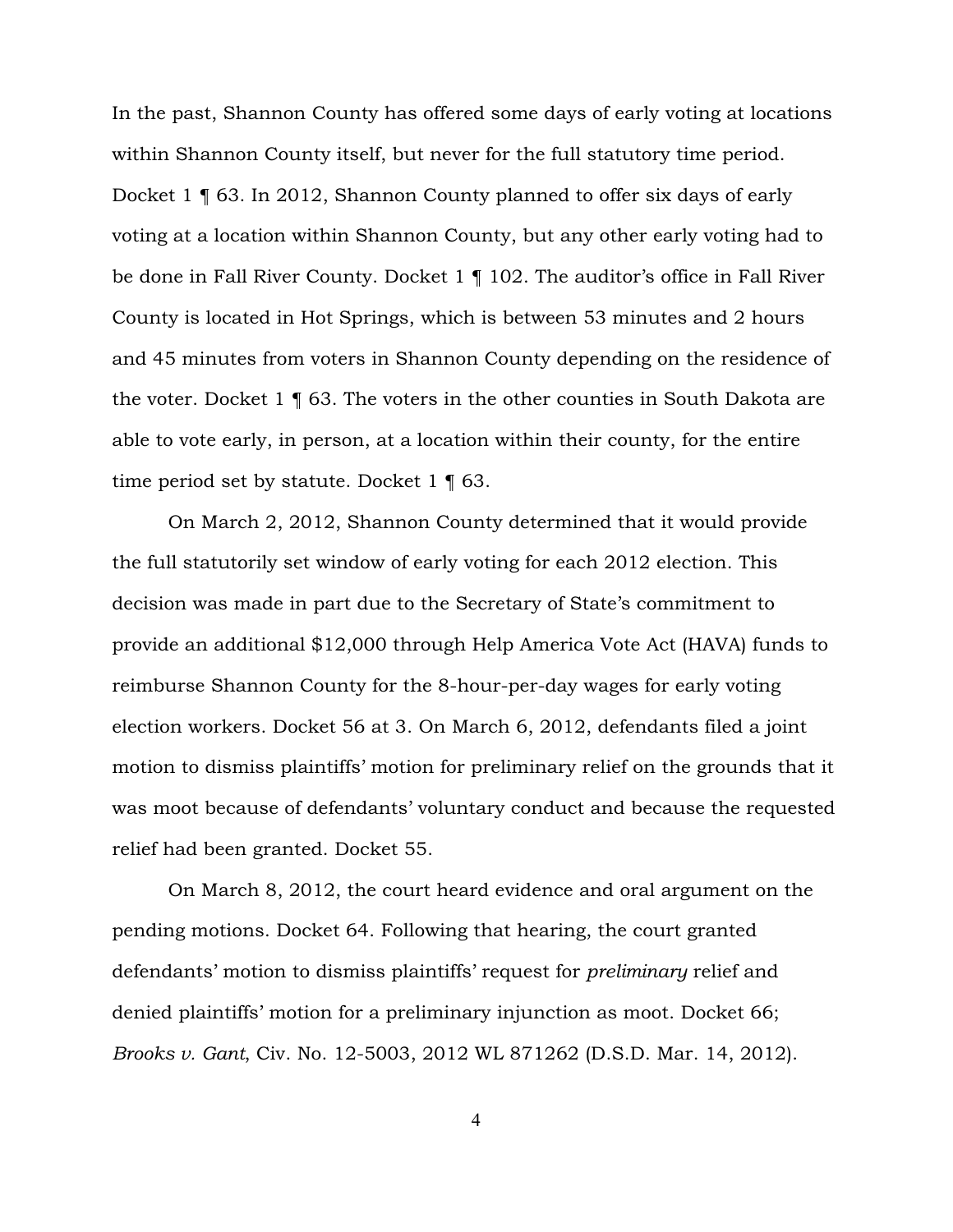Plaintiffs' motion for a permanent injunction and request for declaratory relief continued, and the parties began discovery.

In the interim, defendants voluntarily agreed to provide early voting beyond the 2012 voting cycle within Shannon County. On August 3, 2012, Shannon County and Secretary of State Jason Gant entered into a Memorandum of Agreement (the agreement) whereby Gant agreed to release additional HAVA funds to Shannon County to allow the county to provide staff for early voting through January of 2019. Docket 79-1. On that same day, Shannon County passed two resolutions. The first, Resolution 2012-10, resolved for Shannon County to enter into the agreement. Docket 79-2. The second, Resolution 2012-11, acknowledged that Shannon County agreed to provide in-person, absentee voting at a satellite office in Shannon County for the full 46 days of early voting. The county also agreed to provide notice of such voting rights to the public through 2018. Docket 79-3. The agreement commenced on August 3, 2012, and it continues through January 1, 2019. $^{\rm l}$ 

Defendants moved to dismiss plaintiffs' request for permanent injunctive and declaratory relief on August 10, 2012. Docket 77. Defendants also moved to extend the deadline to disclose their expert and other motions because the

Docket 79-1 at 3.

 $1$ <sup>1</sup> The agreement provides that it:

is intended to assist Shannon County in funding federal elections, including absentee voting, in accordance with state and federal law and in compliance with and authorized by the State HAVA plan in effect and as amended from time to time and the Help America Vote Act of 2002 . . . as directed by the Secretary of State.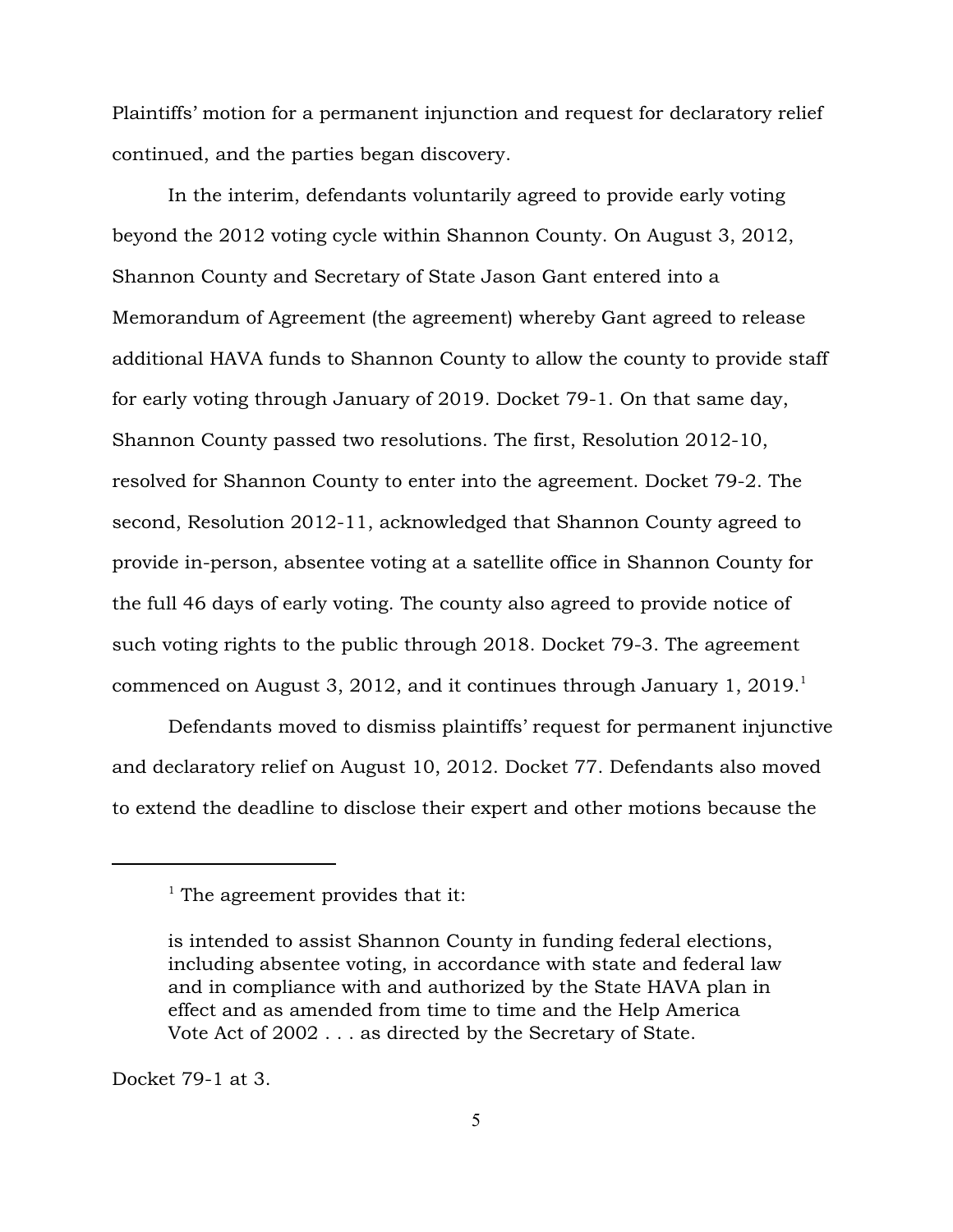amount of discovery and complexity of the case required additional time. Docket 73. Plaintiffs resist that motion and state that defendants have failed to show good cause and they will sustain prejudice if an extension is granted. Docket 76.

### STANDARD OF REVIEW

Federal Rule of Civil Procedure  $12(b)(1)^2$  provides that a court may dismiss an action for lack of subject matter jurisdiction. Fed. R. Civ. P. 12(b)(1). It is a rule " 'rooted in the unique nature of the jurisdictional question.' " *Osborn v. United States*, 918 F.2d 724, 729 (8th Cir. 1990) (quoting *Williamson v. Tucker*, 645 F.2d 404, 413 (5th Cir. 1981)). Under a motion to dismiss based on lack of subject matter jurisdiction, the defendant may challenge either the plaintiff's complaint on its face or based on the factual truthfulness of the claims. *Titus v. Sullivan*, 4 F.3d 590, 593 (8th Cir. 1993); *Osborn v. United States*, 918 F.2d 724, 729 n.6 (8th Cir. 1990). The plaintiff carries the burden of showing that jurisdiction exists. *V S Ltd. P'ship v. Dep't of Hous. & Urban Dev.*, 235 F.3d 1109, 1112 (8th Cir. 2000) (citation omitted). "A motion to dismiss for lack of jurisdiction under rule 12(b)(1) which is limited to a facial attack on the pleadings is subject to the same standard as a motion brought

 $2$  A motion to dismiss based on lack of subject matter jurisdiction can be raised at any time under Federal Rule of Civil Procedure 12(h)(3). Regardless of whether defendants' motion to dismiss falls under Rule 12(b) or Rule 12(c), the standard of review is the same. *See Westcott v. City of Omaha*, 901 F.2d 1486, 1488 (8th Cir. 1990) (stating that the "distinction [between Rule 12(c) and 12(b)(6)] is purely formal, because we review this 12(c) motion under the standard that governs 12(b)(6) motions") (citations omitted).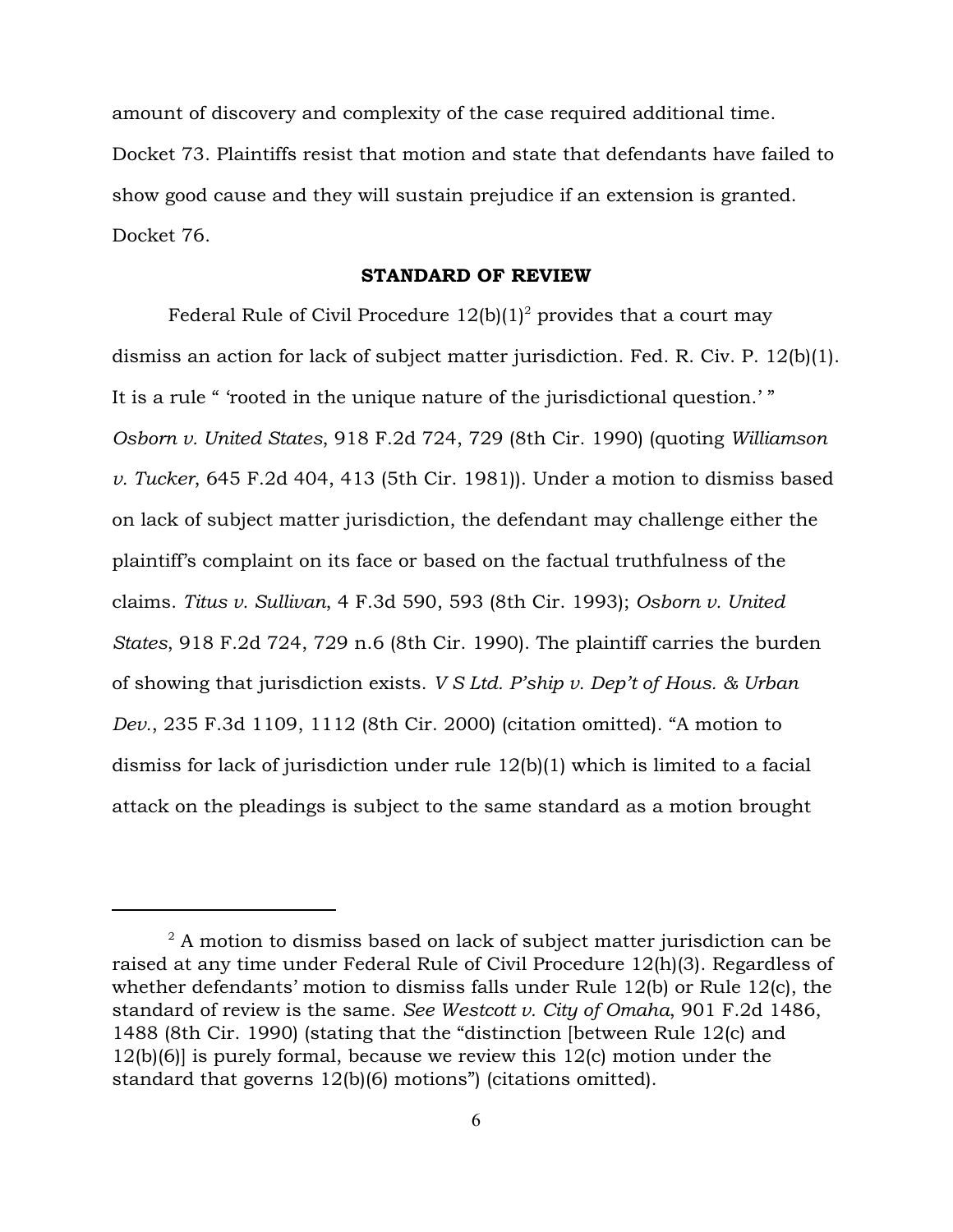under Rule 12(b)(6)." *Mattes v. ABC Plastics, Inc.*, 323 F.3d 695, 698 (8th Cir. 2003) (citation omitted).

When reviewing a motion to dismiss under Federal Rule of Civil Procedure 12(b)(6), the court assumes that all facts in the complaint are true and construes any reasonable inferences from those facts in the light most favorable to the plaintiff. *Schaaf v. Residential Funding Corp.,* 517 F.3d 544, 549 (8th Cir. 2008). To decide the motion to dismiss under Rule 12(b)(6), the court may consider the complaint, some materials that are part of the public record, or materials embraced by the complaint. *Porous Media Corp. v. Pall Corp.*, 186 F.3d 1077, 1079 (8th Cir. 1999). To survive the motion to dismiss, the complaint must contain "enough facts to state a claim to relief that is plausible on its face." *Bell Atl. Corp. v. Twombly*, 550 U.S. 544, 570 (2007). The factual content in the complaint must "allo[w] the court to draw the reasonable inference that the defendant is liable for the misconduct alleged." *Braden v. Wal-Mart Stores*, 588 F.3d 585, 594 (8th Cir. 2009) (quoting *Ashcroft v. Iqbal*, 129 S. Ct. 1937, 1949 (2009)).

#### DISCUSSION

# I. Motion to Dismiss Based on Mootness

All defendants move to dismiss the complaint and plaintiff's motion for a permanent injunction because they claim that plaintiffs' claims have been rendered moot by defendants' voluntary conduct in establishing early voting in Shannon County. Plaintiffs respond that although plans have been made to ensure that early voting occurs in Shannon County through the 2018 election cycle, there is no guarantee that early voting will be offered after that election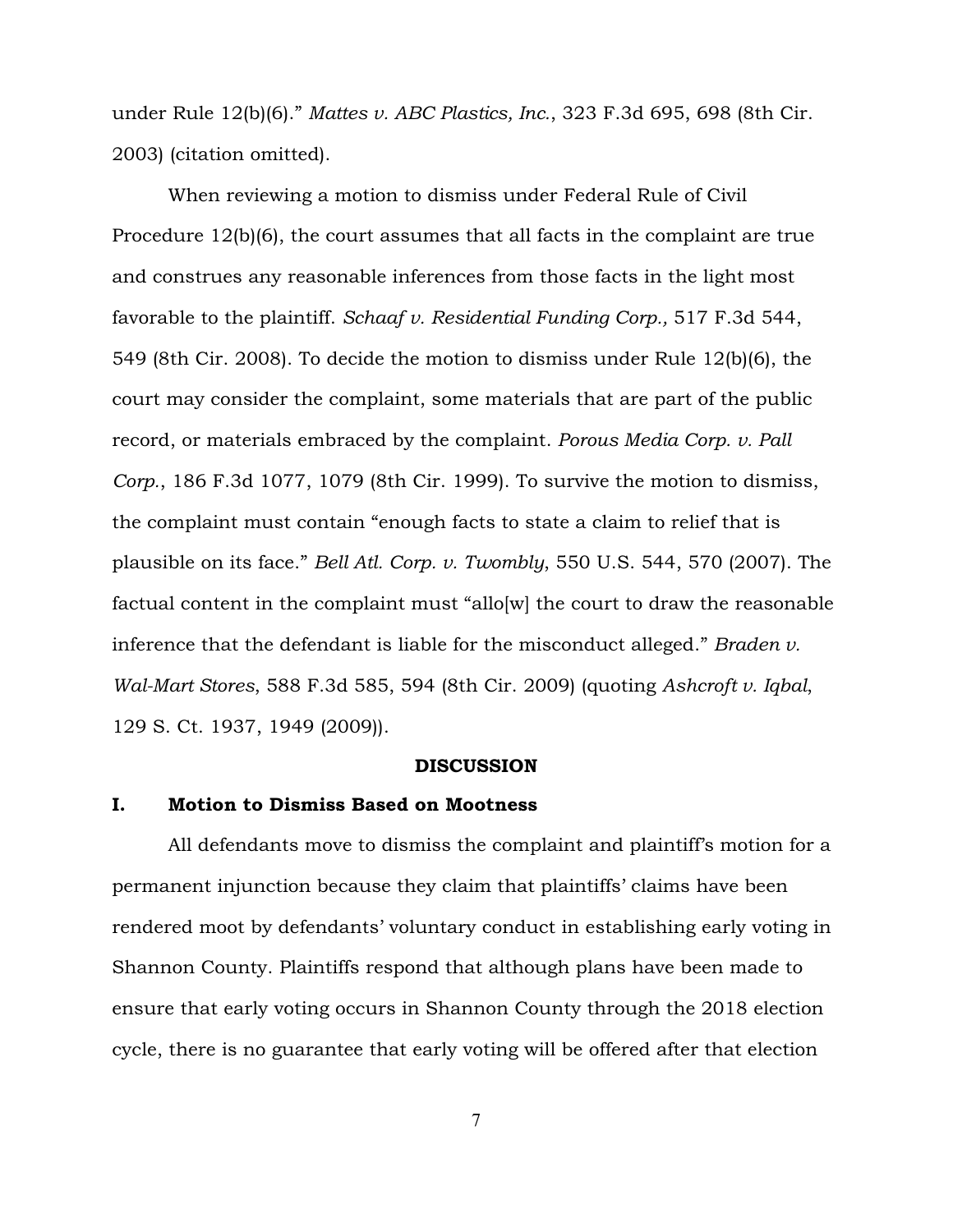year because the federal funds will have been wholly spent. Thus, defendants cannot establish that their voluntary conduct mooted the claim because they cannot show that it is absolutely clear that the allegedly wrongful behavior could not reasonably be expected to recur.

"When a case . . . no longer presents an actual, ongoing case or controversy, the case is moot and the federal court no longer has jurisdiction to hear it." *Hickman v. Missouri*, 144 F.3d 1141, 1142 (8th Cir. 1998) (quotation and citation omitted); *see also Comfort Lake Ass'n, Inc. v. Dresel Contracting, Inc.*, 138 F.3d 351, 354 (8th Cir. 1998) ("The doctrine that federal courts may not decide moot cases 'derives from the requirement of Article III of the Constitution under which the exercise of judicial power depends upon the existence of a case or controversy.' "). Such a requirement exists at all stages of the litigation and " 'applies with equal force to actions for declaratory judgment as it does to actions seeking traditional coercive relief.' " *Hickman*, 144 F.3d at 1142 (quoting *Marine Equip. Mgmt. Co. v. United States*, 4 F.3d 643, 646 (8th Cir. 1993)).

"The test for mootness is stringent. Mere voluntary cessation of allegedly illegal conduct does not moot a case; otherwise, the courts would be compelled to leave [t]he defendant . . . free to return to his old ways." *Ctr. for Special Needs Trust Admin., Inc. v. Olson*, 676 F.3d 688, 697 (8th Cir. 2012) (quotations and citations omitted). The test<sup>3</sup> for whether a defendant's voluntary action

 $3$  Defendants argue that the proper test for mootness in this case is the "capable of repetition, yet evading review test," which applies if "(1) the challenged action was in its duration too short to be fully litigated prior to its cessation or expiration, and (2) there was a reasonable expectation that the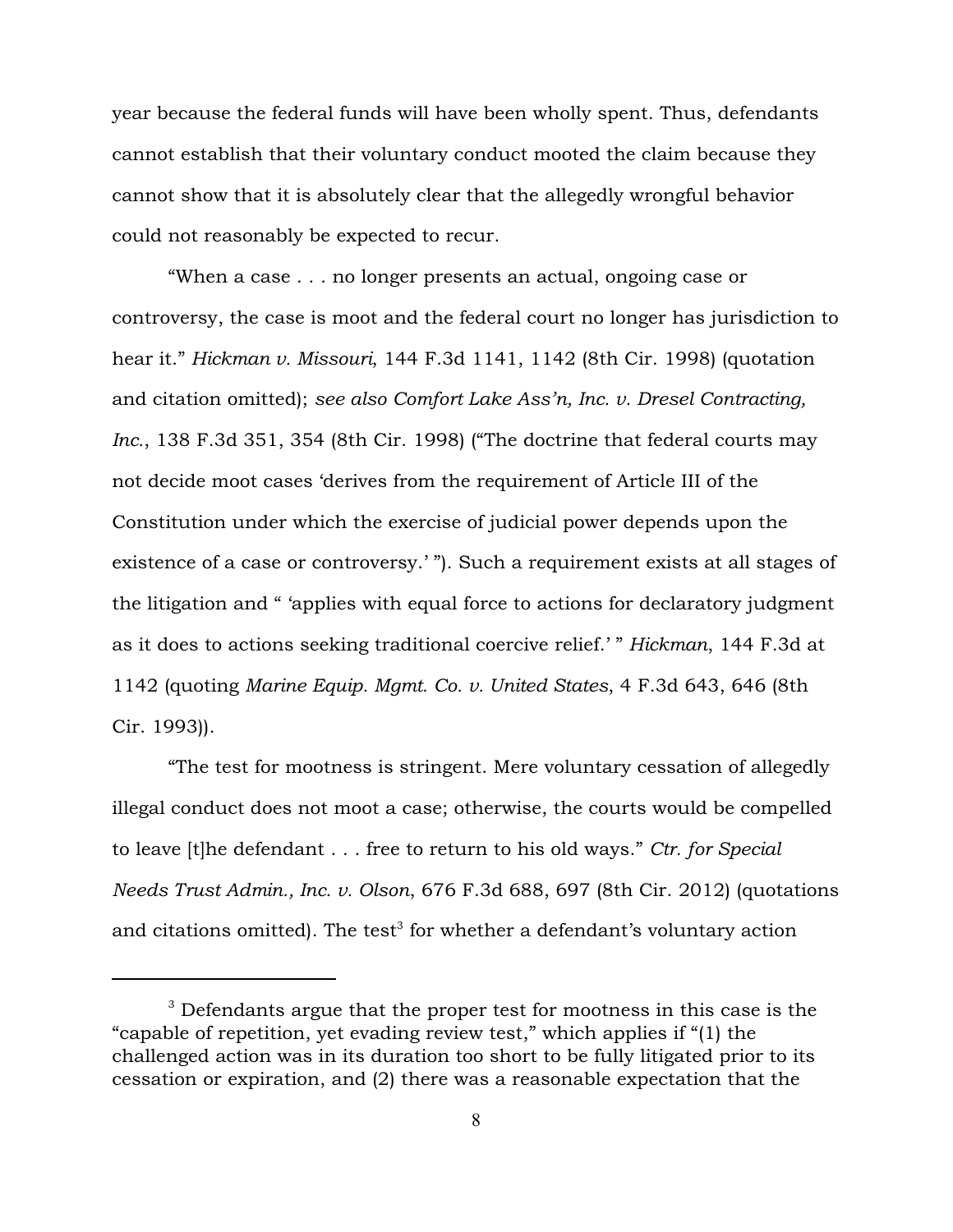moots the case or controversy requirement is that the defendant must prove it is "absolutely clear that the allegedly wrongful behavior could not reasonably be expected to recur." *Comfort Lake*, 138 F.3d at 355 (citing *United States v. Concentrated Phosphate Export Ass'n*, 393 U.S. 199, 203 (1968)). "A mere 'physical or theoretical possibility' is insufficient" to show that something could not reasonably be expected to recur, and "a 'demonstrated probability' must be shown." *McFarlin*, 980 F.2d at 1211 (quoting *Murphy v. Hunt*, 455 U.S. 478, 482 (1982)).

Shannon County has agreed to provide the full 46 days of early voting within the county for the next four election cycles through 2018. The Secretary of State has agreed to reimburse the county for the majority of those costs. What is unclear, however, is what will happen when the money runs out. Defendants have admitted that the expected costs to provide early voting through 2019 will drain the HAVA fund for Shannon County after the 2018 election cycle. At that point, it is likely that plaintiffs will again be faced with the same hurdles to early voting that existed at the start of this litigation because Shannon County lacks the funding to permanently support early voting. *See Strutton v. Meade*, 668 F.3d 549, 556 (8th Cir. 2012) (concluding that defendants could not show that the conditions were "not reasonably expected to recur" in light of "future budgetary and staffing restrictions.").

same complaining party would be subjected to the same action again." *McFarlin v. Newport Special Sch. Dist.*, 980 F.2d 1208, 1211 (8th Cir. 1992) (quotations and citations omitted). Because the conduct is voluntary, however, defendants have the burden of showing that it is clear that the improper behavior could not reasonably be expected to recur. *See Comfort Lake*, 138 F.3d at 355.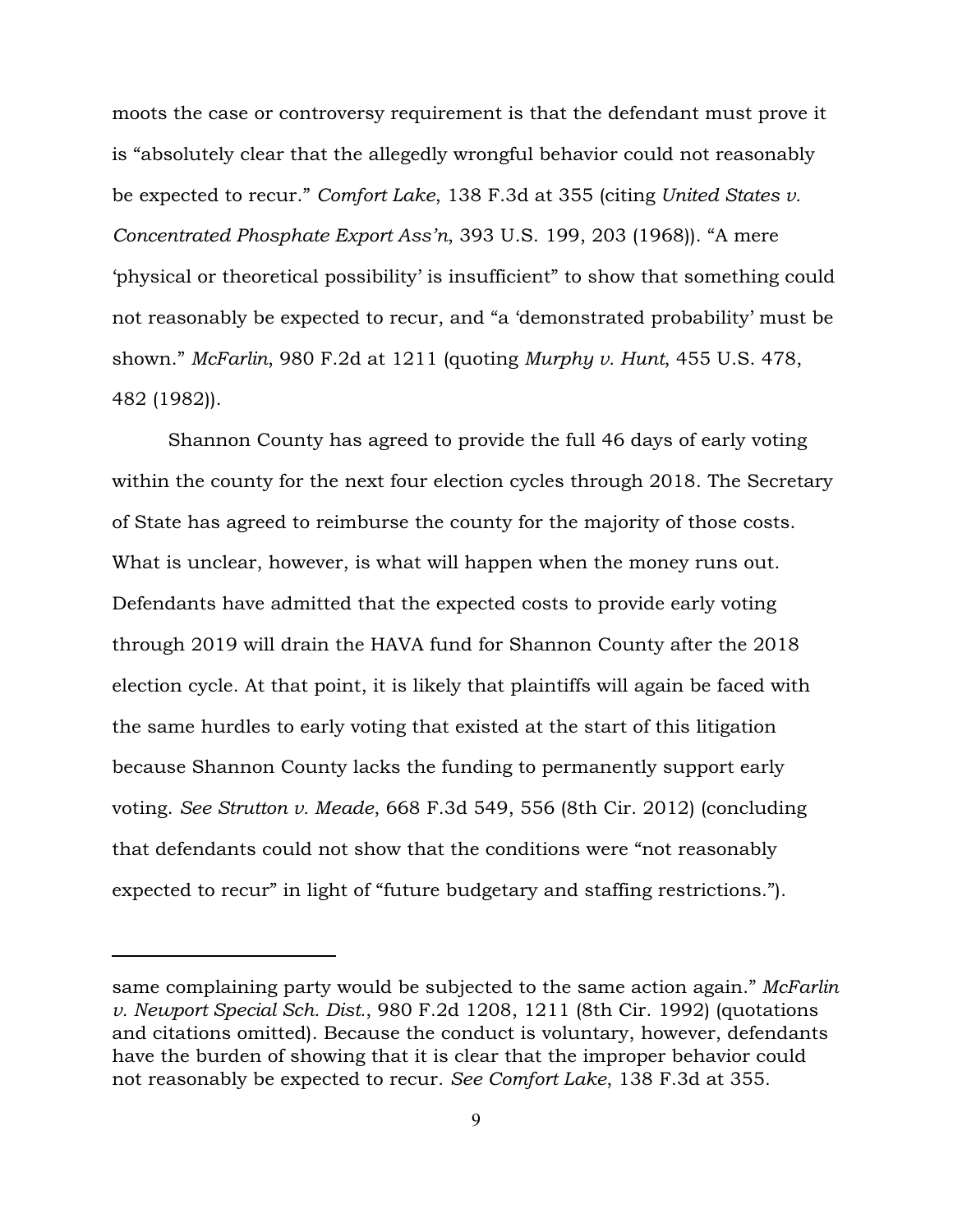Additionally, in approximately seven years when the money shortage will recur, it is probable that there will be a new tribal government of the Oglala Sioux Tribe, a new Secretary of State, a new Shannon County Board of Commissioners, and a new Fall River County Board of Commissioners. There is no guarantee that the agreements reached in this case will be remade. *See Janis v. Nelson*, Civ. No. 09-5019, 2009 WL 4505935, at \*6 (D.S.D. Nov. 24, 2009) (stating that although the auditor promised to keep plaintiffs' names on the voting list, she "could be removed from office in the future either by retirement or by being defeated during an election and her promise to not remove plaintiffs from the voting list would not be enforceable as to her successor.").

Moreover, even in the election years prior to 2019, there is still a possibility that early voting may not occur. The agreement between Shannon County and Gant is conditioned upon the continued availability of HAVA funding through the federal government and upon the government's delineation of the type of expenses for which HAVA funds may be used or how local governments may be reimbursed.<sup>4</sup> The conditional or terminative nature of the

 $4$  The termination provision provides that:

This Agreement depends upon continued availability of HAVA funding for the purposes contemplated herein. This Agreement will be terminated if the Federal Government, through the Election Assistance Commission (EAC) or through appropriations or legislation under HAVA or otherwise, fails to appropriate sufficient funding or grant expenditure authority for the use of these funds as outlined in this agreement. It is also terminated should HAVA funds become unavailable for the purposes described herein for any reason. This Agreement also depends upon the continued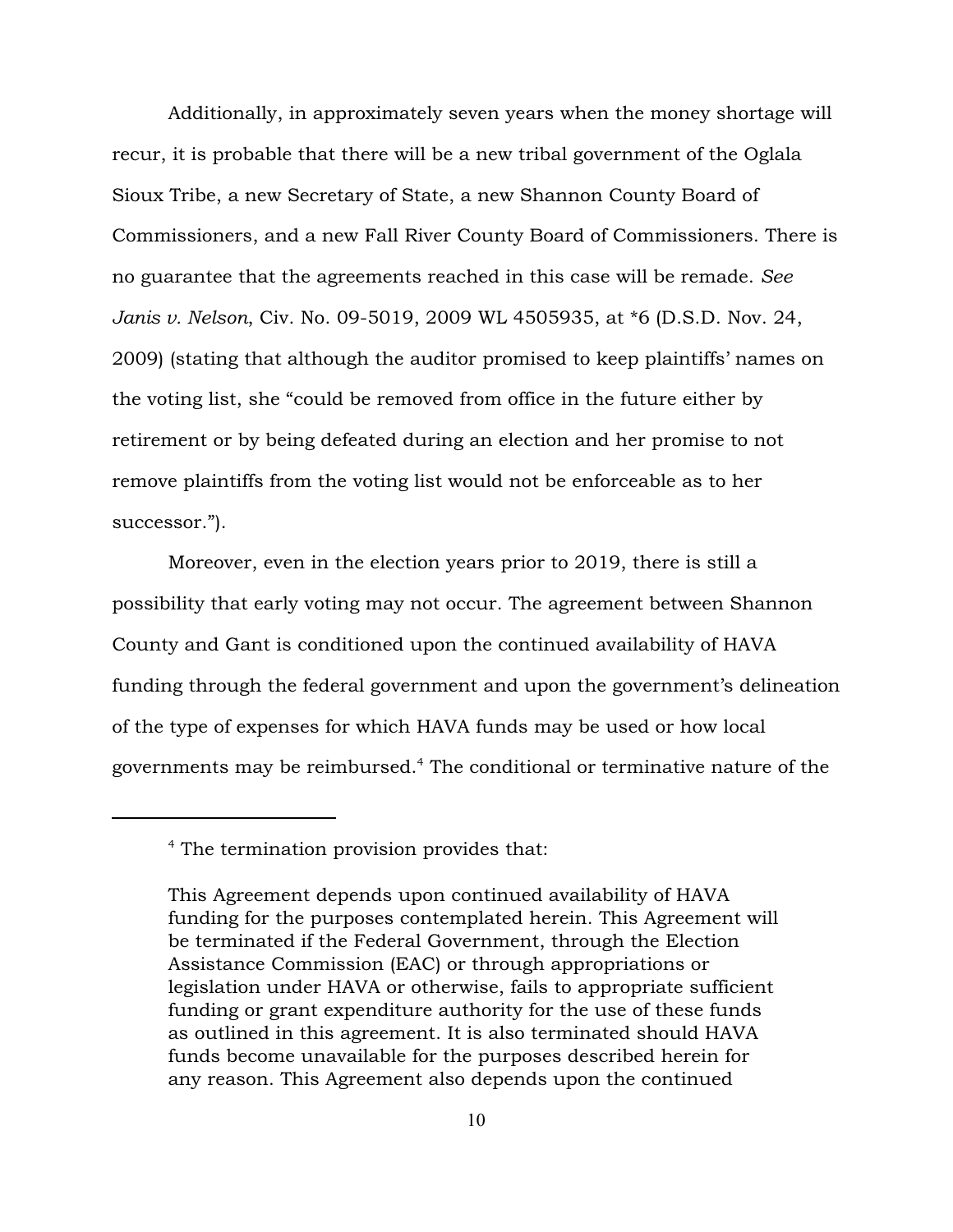agreement coupled with the fact that all parties acknowledge that funding for early voting will likely run out in 2019, establishes that defendants cannot carry their burden and show that it is "absolutely clear that the allegedly wrongful behavior could not reasonably be expected to recur." *Concentrated Phosphate Export Ass'n*, 393 U.S. at 203.

Defendants cite numerous Eighth Circuit cases to support their argument that plaintiffs' issue has become moot as in a student who has graduated from high school or a plaintiff who has moved the court to create a team when the school had already voluntarily done so. Docket 90 at 15 (citing *McFarlin*, 980 F.2d at 1210; *Grandson v. Univ. of Minn.*, 272 F.3d 568, 574 (8th Cir. 2001)). The cases are distinguishable because unlike the harms alleged in those cases, the alleged harm of lack of early voting would still affect *these plaintiffs* directly in the future. This is not a case where plaintiffs would lack standing, lack an ongoing harm, or where a court can no longer grant effective relief like the cases cited above. While defendants have voluntarily given the requested relief for the next few voting cycles, there is no accounting for what will happen after 2018. For that reason, the harm is likely to recur once the HAVA money runs out.

Defendants also argue that plaintiffs cannot establish that they have a continued interest in the litigation because none of the plaintiffs utilized the

Docket 79-1 at 2.

availability of appropriated funds and expenditure authority from Shannon County for these purposes.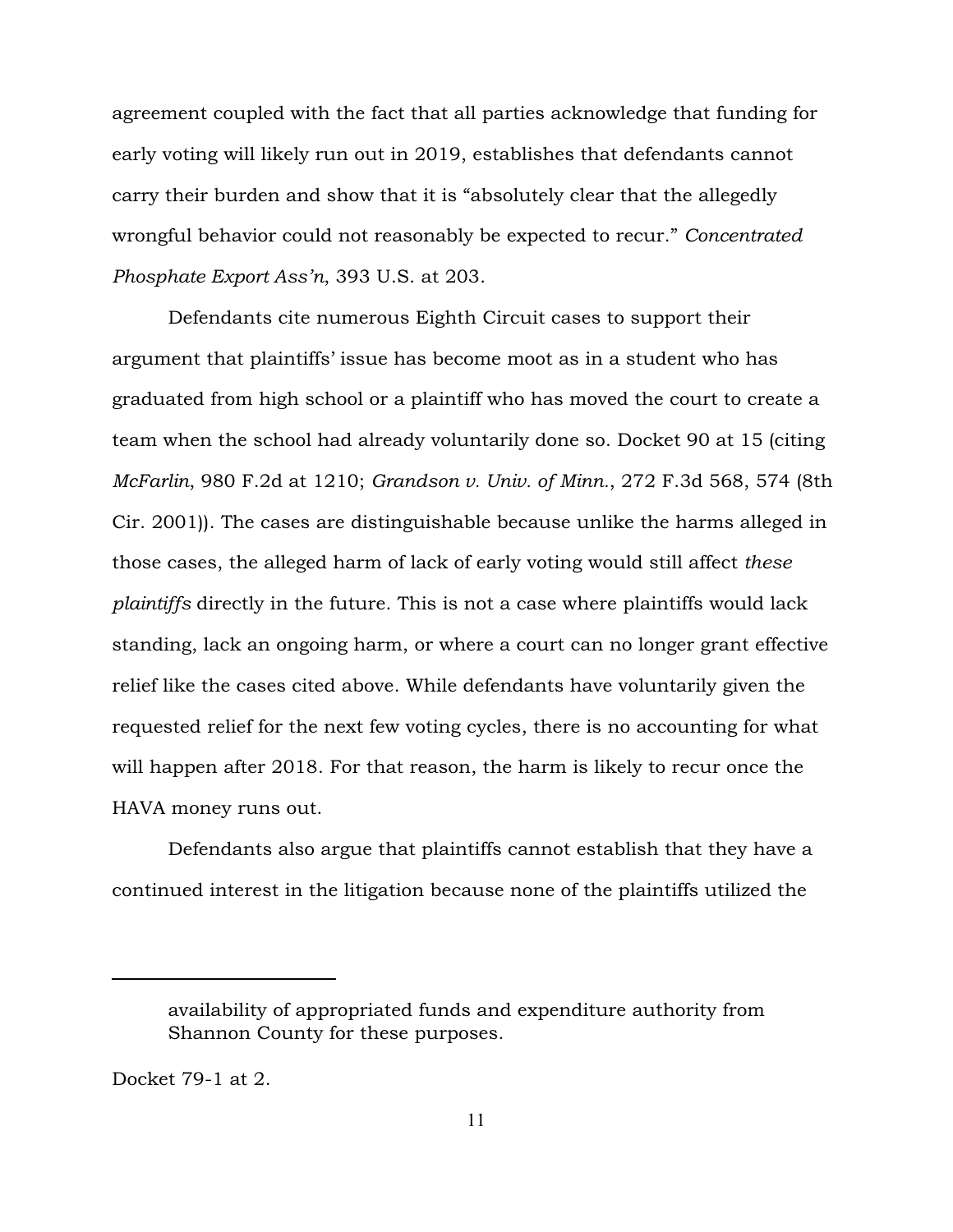early voting locations within Shannon County in the June primary election.<sup>5</sup> Defendants cite two cases to support their argument that plaintiffs' harm is not real and immediate because defendants provided the relief requested and plaintiffs failed to participate in early voting; therefore, they have forfeited their personal stake in the litigation. The cases cited, however, do not pertain to voting and are not applicable to these facts.<sup>6</sup> Plaintiffs requested early voting to have the option to vote early like the majority of other voters in South Dakota counties. One of the main benefits of early absentee voting is to vote whenever it is convenient for each voter. Plaintiffs are not required to vote early or face the threat of losing that right; rather, each voter is given the opportunity to make his/her voting decision based on what is best for him/her as an individual.

For these reasons, defendants have failed to carry their burden of persuading the court that their voluntary conduct has rendered the alleged

 $^5$  Defendants claim that only three plaintiffs even voted, and none of the  $\,$ plaintiffs voted early and in person. Docket 90 at 18.

<sup>&</sup>lt;sup>6</sup> In *Fischbach v. New Mexico Activities Association*, 38 F.3d 1159, 1160 (10th Cir. 1994), the Tenth Circuit Court of Appeals noted that case law in that circuit suggested that a case is moot if the litigant "graduates from school or no longer has an interest in participating in interscholastic athletic activity.]" Although plaintiffs did not exercise their right to vote early in this election, they have indicated that they still have an active interest in participating in early voting in the future. It is their choice on when and if they decide to exercise their right to vote early. Their claim is not waived merely because they choose to vote on election day or do not vote early. Additionally, in *Chase v. Baskersville*, 508 F. Supp. 2d 492, 508 (E.D. Va. 2007), the court found that the claim was moot because the litigant in that case never indicated that he wanted to reenroll in a program to which he was denied access. That is not applicable to this case where plaintiffs have expressed a continued desire to have the option to vote early like the majority of other voters in South Dakota.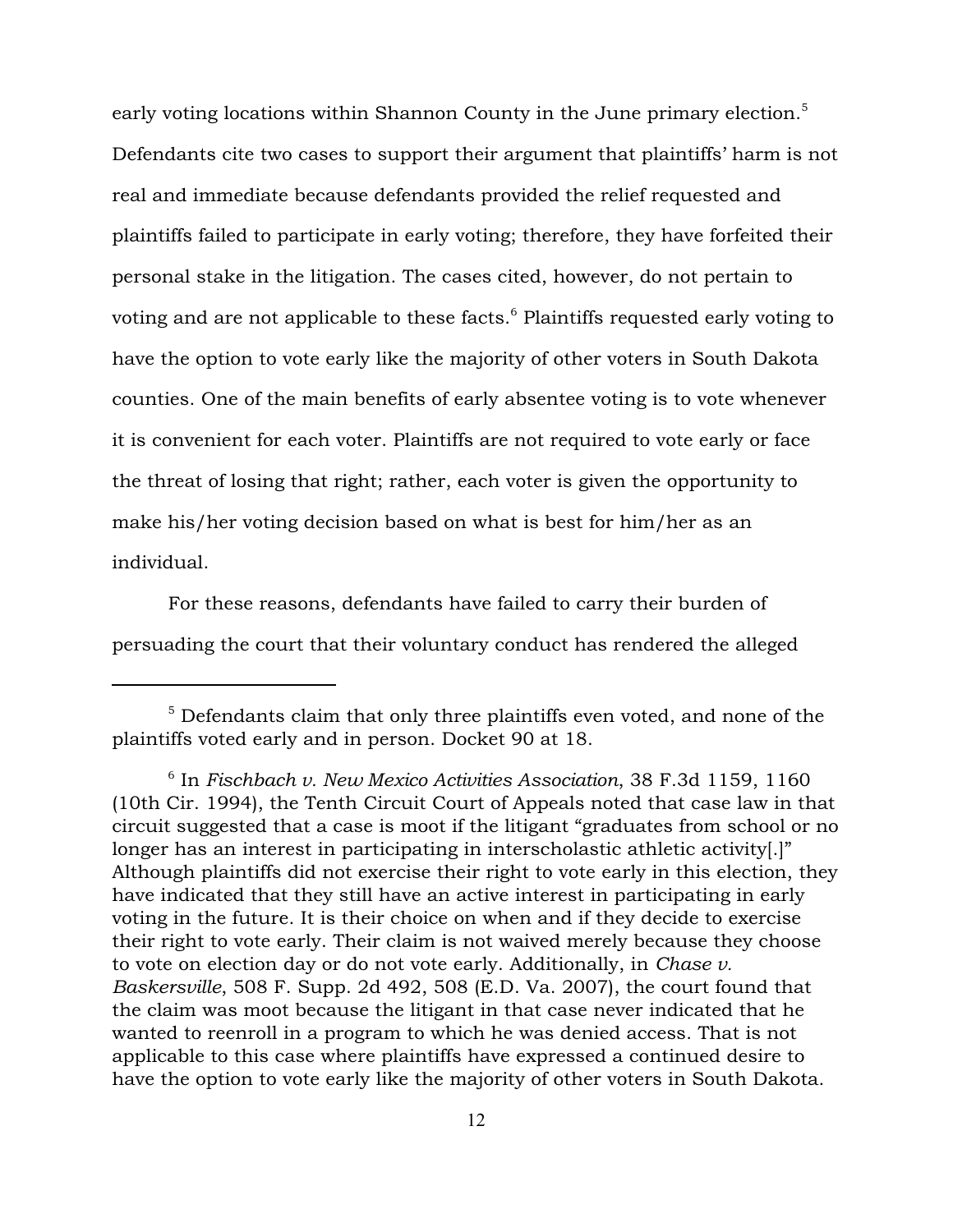harm reasonably unlikely to recur, and the court cannot conclude that the challenged practice in this case has been rendered moot. *See Strutton*, 668 F.3d at 556 ("Mere voluntary cessation of a challenged action does not moot a case. Rather, a case becomes moot 'if subsequent events made it absolutely clear that the allegedly wrongful behavior could not reasonably be expected to recur.' The burden of showing that the challenged conduct is unlikely to recur rests on the party asserting mootness.") (citation omitted). At this stage of the litigation, the court has a live case or controversy over both the request for declaratory and permanent injunctive relief, and the court retains subject matter jurisdiction over the case.

# II. Motion to Extend the Scheduling Order

Defendants move to amend the court's current scheduling order and request that the deadlines be extended for discovery, including expert discovery and other motions, because discovery has been substantial, defendants' attorney was out of the office for a considerable amount of time, and defendants need more time to find and prepare an expert. Docket 73. Plaintiffs resist this motion and claim that defendants cannot show good cause for an extension and the motion should be denied. Docket 76.

Federal Rule of Civil Procedure 16 requires that the district court enter a scheduling order that sets the deadlines for the various stages of litigation. Under Rule 16(b)(4), "[a] schedule may be modified only for good cause and with the judge's consent." Fed. R. Civ. P. 16(b)(4). "The primary measure of good cause is the movant's diligence in attempting to meet the [scheduling] order's requirements.' " *Sherman v. Winco Fireworks, Inc.*, 532 F.3d 709, 716-17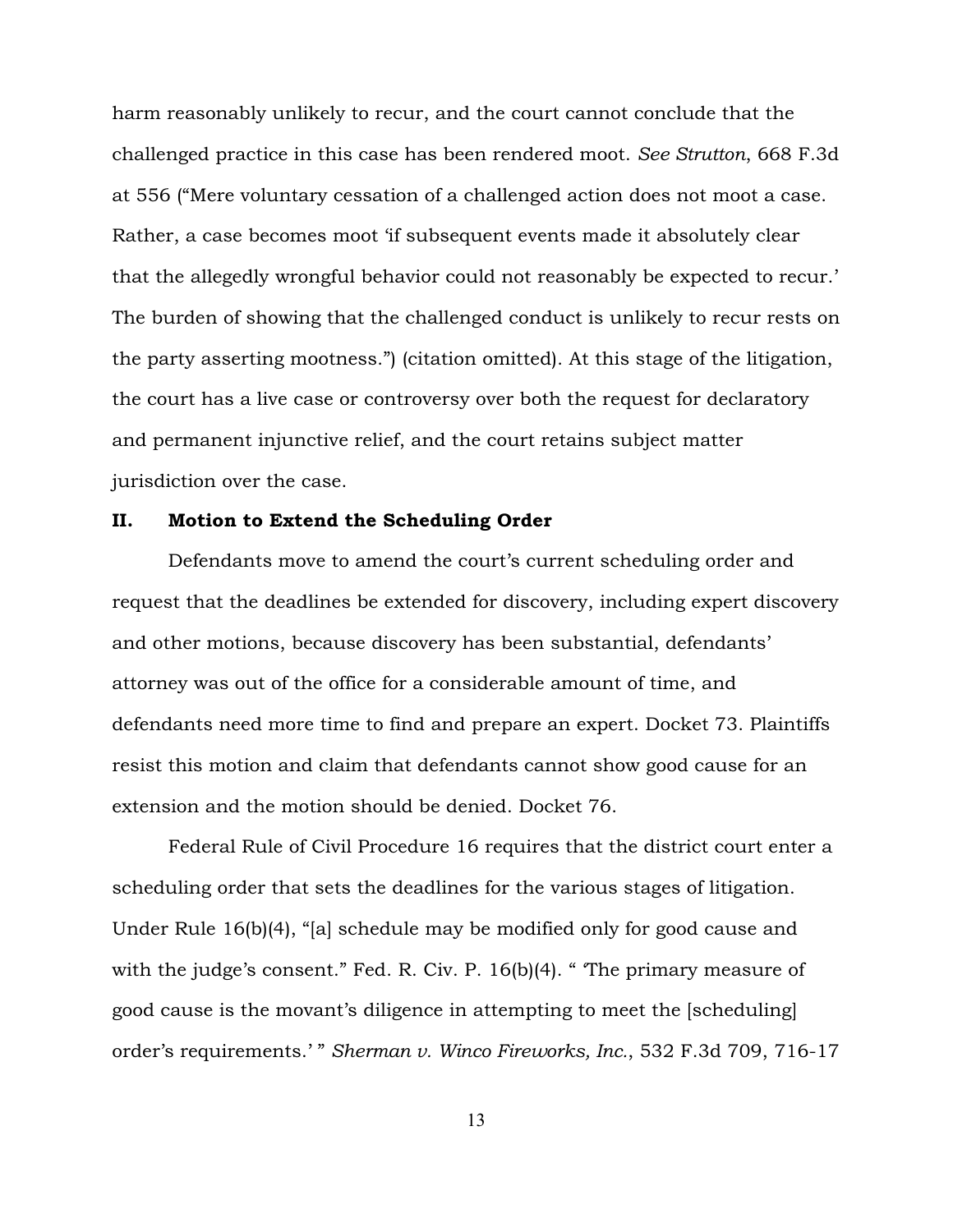(8th Cir. 2008) (citations omitted). The amount of " 'prejudice to the party opposing the modification' and other factors may also affect the decision." *Bradford v. DANA Corp.*, 249 F.3d 807, 809 (8th Cir. 2001) (citation omitted). Rule 16 is to be interpreted in a way that achieves "the just, speedy, and inexpensive determination of every action[.]" Fed. R. Civ. P. 1.

Defendants claim that the good cause in this case is that substantial discovery has occurred in a short window of time. Defendants note that multiple sets of requests for admission, multiple sets of interrogatories, requests for production of documents, as well as four depositions have delayed the proceedings. Docket 74 at 2-3. Defendants state that counsel for defendants was out of the office for a number of weeks due to a child's illness and participation in a pageant.

Although the requested extension would delay the litigation to some degree, the court finds that under the circumstances of this case, good cause has been shown. The discovery has been substantial and conducted within a small window of time. This case involves issues of fundamental rights, and expert opinions are an important addition to the discussion. Moreover, a trial date has yet to be set, and plaintiffs have not sufficiently argued any prejudice or harm that they would incur from an extension other than distrust in the system in general. For all these reasons, the court will grant an extension to the discovery deadlines.